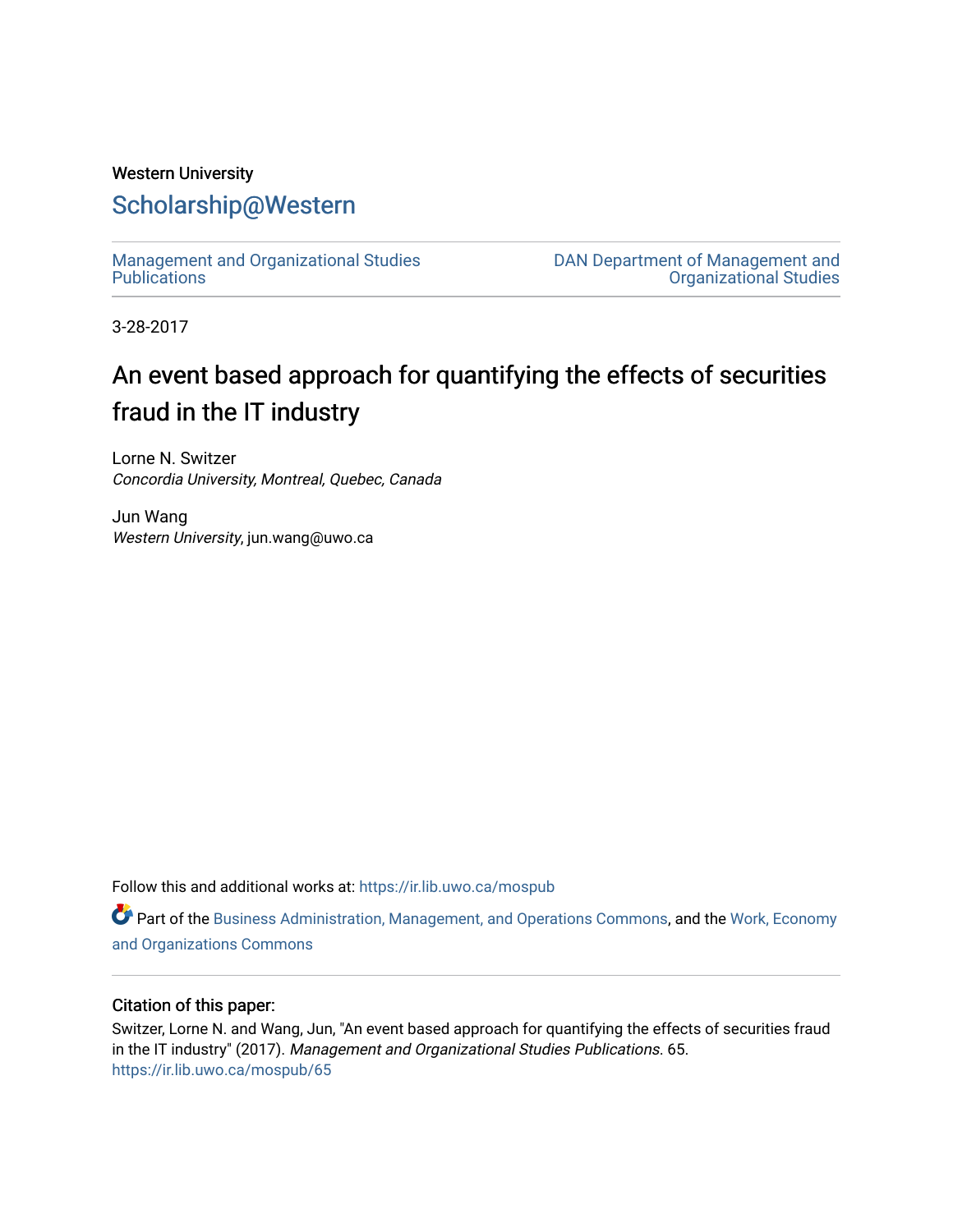

# An event based approach for quantifying the effects of securities fraud in the IT industry

Lorne N. Switzer<sup>1</sup>  $\cdot$  Jun Wang<sup>2</sup>

Published online: 28 March 2017  $\circled{c}$  Springer Science+Business Media New York 2017

Abstract Detecting the incidence and impact of illegal insider trading is a difficult process since access to the actual trading records of insiders that overlap precisely with fraudulent events is difficult. This paper provides a case study of a specific IT stock in Canada that was successfully prosecuted in the Canadian court system for market manipulation and illegal insider trading violations. The study provides a quantification of the impact of insider trading activities by the President directly through his own account or through accounts under his control, and illustrates the impact of some off-exchange transactions by the impugned parties. Overall, the costs of the insider trading violations are quite high, given the significant wealth effects produced by the events surrounding this case.

Keywords Insider trading . Market manipulation in IT industry . Market efficiency . Event studies

#### 1 Introduction

A well-functioning stock market is a key mechanism for allocating society's savings to their most productive uses, i.e., it is allocationally efficient. Such a market should provide for

 $\boxtimes$  Lorne N. Switzer lorne.switzer@concordia.ca

> Jun Wang jun.wang@uwo.ca

equitable arrangements among different participants, including small and large investors, as well as between members of securities firms, investors, and corporate insiders. If corporate insiders, members of the securities firms, or large institutional investors decide to take undue advantage of the public because of imperfect competition, improper exploitation of insider information, or the dissemination of misleading information, the integrity of markets is severely undermined. Detecting the incidence and impact of illegal insider trading is a difficult process since direct access to the actual trading records of insiders is problematic for researchers. This paper provides a case study of a specific IT stock in Canada that was successfully prosecuted in the Canadian court system for market manipulation and illegal insider trading violations for which actual court data were obtained for the analyses.

Few studies to date have appeared that specifically look at the impact of illegal trading activity in the markets. This is in part is due to the difficulty in obtaining high quality data that are directly linked to trading misconduct. Early studies include Muelbrook [\(1992\)](#page-11-0) and Fishe and Robe ([2004](#page-11-0)). Bris [\(2005](#page-11-0)) postulates that countries with harsher laws work better at reducing the incidence of illegal insider trading. King [\(2009](#page-11-0)) uses event study methodology to show that illegal insider trading explains pre-bid price run-ups of Canadian firms that are subjects of takeovers. Badertscher et al. [\(2011\)](#page-11-0) studies the market reaction to accounting restatements with informed trading. Thevenot ([2012](#page-11-0)) identifies factor that affect illegal insider trading in firms with violations of GAAP. Bollen and Pool [\(2012\)](#page-11-0) look at the risk of fraud based on suspicious patterns in hedge fund returns. In a recent paper, Karpoff Koester, Lee, and Martin ([2016](#page-11-0)) (Karpoff et al.) argue that the inferences of number aforementioned studies, and many others dealing with the broader question of financial misconduct are problematic in that they are based on databases with deficiencies in the identification of: (a) initial revelation dates,

<sup>&</sup>lt;sup>1</sup> Finance Department, John Molson School of Business, Concordia University, 1455 De Maisonneuve Blvd. W., Montreal, Quebec H3G 1M8, Canada

<sup>2</sup> Department of Management and Organizational Studies, University of Western Ontario, London, ON, Canada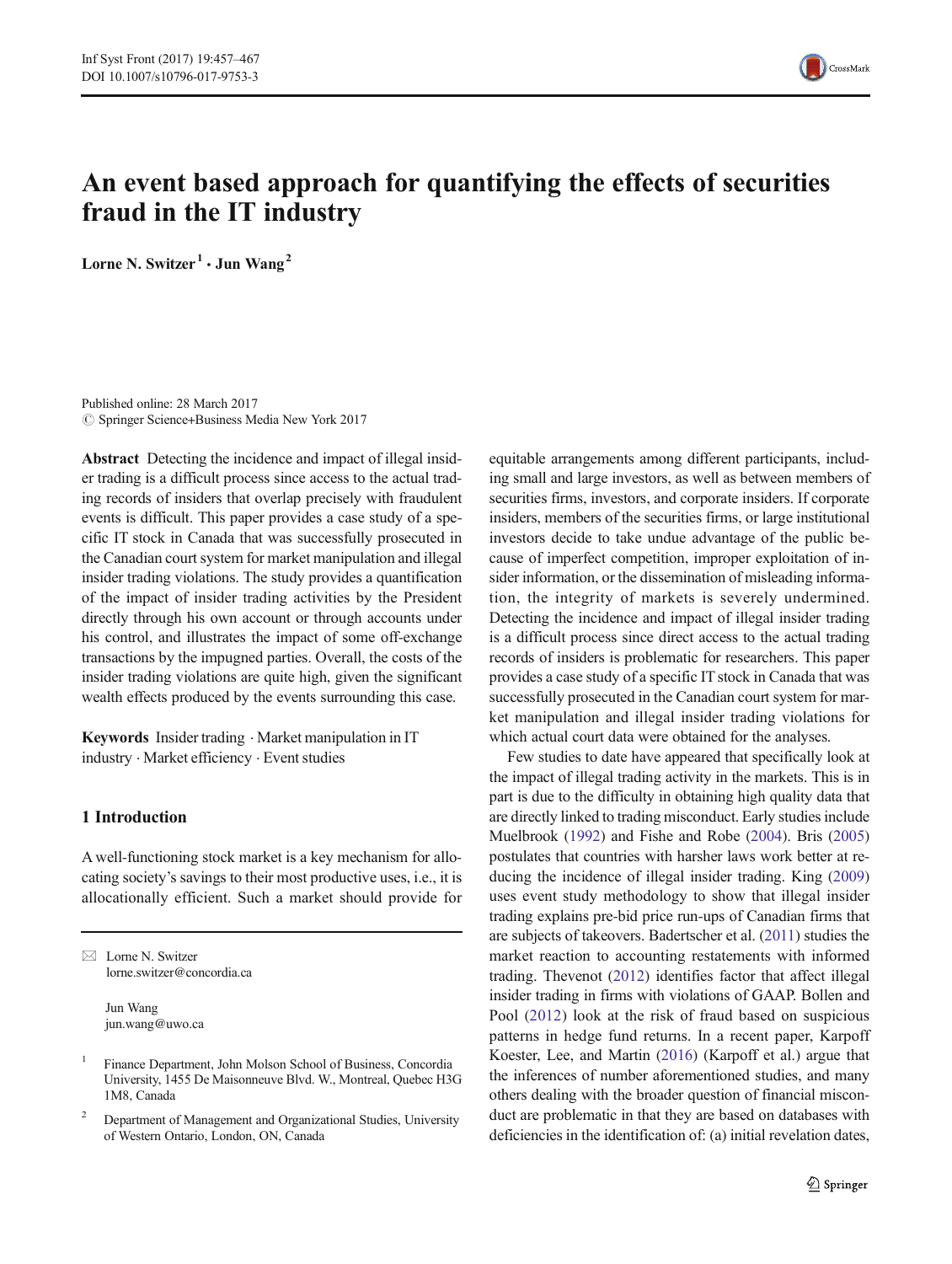(b) scope limitations, (c) potentially extraneous events, and (d) complete and partial data omissions the economic relevance of each feature from the standard databases employed in these studies.

The purpose of this study is to look at events pertinent to a significant case of market manipulation insider trading in Canada, which has been successfully litigated in the Canadian criminal court<sup>1</sup> and was the subject of the Class Action Proceedings: Léveillé -vs- Jitec Inc., now designated as Advantage Link Inc.  $\&$  al.<sup>2</sup> (henceforth Jitec), that has only recently been recently settled (in Fall 2015). Our study is immune to the Karpoff et al. critique in that it is based on clearly identified events as obtained from the trading records of the corporation, as well as from actual court documents. We look at the impact of several events including the issuance false and misleading press releases and insider trading activities by the President directly through his own account or through accounts under his control. We focus on the class period from July 26th, 2000 to November 9th, 2000, and find that the economic impact of these violations is significant. The overall abnormal wealth estimates are robust to several alternative estimation procedures.

The organization of this paper is as follows. In the next section, some historical background of the company is provided. In Section [3,](#page-3-0) the market impact of the false or misleading press releases of Jitec will be assessed. Section [4](#page-8-0) provides an assessment of the effects of the insider trades by the President and affiliated companies. Section [5](#page-9-0) looks at insider benefits from off-exchange transactions of the impugned parties. The paper concludes with a summary in Section [6](#page-10-0).

#### 2 Background information

Jitec Inc. was created through a reverse takeover of Jitec Co., a private computer networking service company in St. Hubert, Quebec, by Altavista Mines Inc., which is a small mining company based in Boucherville, Quebec with interests in gold and base metals, in an agreement finalized on May 25, 2000.<sup>3</sup> Jitec used this amalgamation as a facility to go public, as per the company's listing announcement on June  $19, 2000$ .<sup>4</sup> The company's shares began trading on July 26th, 2000 on the

Montreal Exchange. The value of the warrant for Jitec shares under the terms of the private placement was \$1.25. This private placement provided Jitec with net proceeds of  $8,280,000$ <sup>5</sup> As of July 26, 2000, the day of the listing on the Montreal Exchange, Jitec had issued 53,845,242 shares out of which 38,750,013 shares were registered in the name of its principal shareholder: the President and Chief Executive Officer. A further 13,776,000 shares were reserved for issuance in the initial listing. The purpose of the listing, as described by the company was to raise capital in order to "introduce its new "thin client" architecture or "Business" Computing Advantage" service....Jitec's "Business Computing Advantage" is a service of computer management by outsourcing. Jitec installs terminals at the subscribers' location which are linked to servers at Jitec's operating centre. Basic monthly fees per terminal allow businesses to use the latest software and benefit from a global network solution without the problems associated with the upkeep of such a system, at a fraction of the normal set- up cost associated with a conventional network computer system."<sup>6</sup>

Jitec shares were amongst the most heavily traded shares on its first day of trading on the Montreal Exchange, and indeed during much of the class period. Over the first day of trading, 692,913 shares were traded, which represents 30% of all stocks traded (in share volume) on the exchange. Based on the offer price of \$1.25, the stock closing price of \$3.80 represents a startling first-day close to offer price return of 204%. The finance literature refers to a regularity observed for IPO's as IPO underpricing. One manifestation of this phenomenon is the existence of very high returns from the offer price to the close on the first day of trading.7 Ritter and Welch [\(2002](#page-11-0)) show that IPO returns for year 2000 for a sample of 346 companies was 56.1%.Studies on Canadian IPO's show a much smaller average initial returns relative to the U.S. and other countries. Kooli and Suret [\(2004\)](#page-11-0) show that first day returns for Canadian companies during the period 1991 to 1998 of 20.57% on average Ritter [\(2003\)](#page-11-0) shows a summary average from other Canadian studies of 6.3% for the period 1971–1999. For new IPOs that listed in the class period alone, we have estimated a first day return over the offer price of  $35.71\%$  across firms.<sup>8</sup>

Over the next three trading days, the stock price continued

to rise in heavy trading, fueled in part by extensive insider  $\frac{1}{2}$  Cour du Québec, No: 500–61–204,220-058, July 31, 2008. Léveillé -vs- Jitec Inc., now designated as Advantage Link Inc. & al.

<sup>&</sup>lt;sup>3</sup> Altavista's assets reported at the time of the acquisition were \$6,447,000; it reported a net loss over its previous fiscal year of \$1,264,000, as shown in the 2000 Crosbie Mergers & Acquisitions in Canada database. Altavista's mining assets were transferred into a new company, called Strateco Resources Inc., and the shares distributed to Altavista shareholders. Altavista shares were consolidated on a 4-for-1 basis. Altavista issued 49 million new common shares to Jitec shareholders. Jitec became a wholly-owned subsidiary of Altavista. Altavista then changed its name to Jitec Inc. Jitec's reported assets as of December 31, 1999 of \$2,442,421.

<sup>4</sup> Canada NewsWire, June 19, 2000.

<sup>5</sup> See Exhibit P-93. Canada News Wire reports that the issuance of 49 million new shares

provided Jitec with net proceeds of \$ 9,339,186 in additional capital. See Canada News Wire November 29, 2000.

<sup>6</sup> Canada NewsWire, November 29, 2000.

 $7$  See e.g. J. Ritter and I. Welch [\(2002\)](#page-11-0) In their Table [1,](#page-4-0) they show that average first day returns rose from 7.4% in the 1980s to 11.2% in the early 1990s, to 18.1% in the mid 1990s, and to 65.0% in 1999 and 2000.

<sup>8</sup> The sample is described in section 6.2. The first day average return for the high-tech group within the sample is 39.92%. For the non high-tech group it is 18.95%.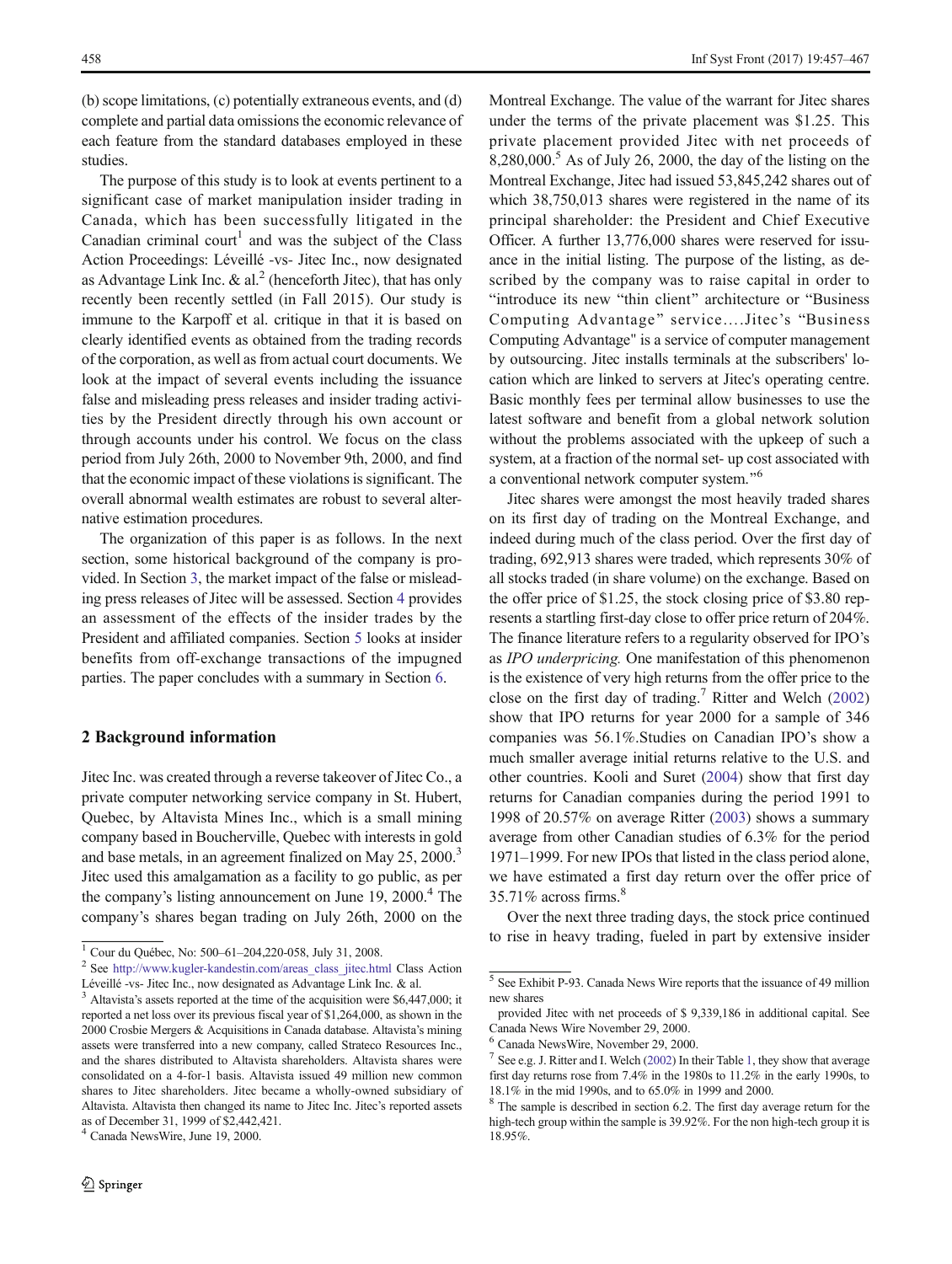<span id="page-3-0"></span>trading by the president and no further information releases from the company since its ebullient listing announcement on June 19th and subsequent pre-listing announcements on July 20 and July  $25th<sup>9</sup>$  Using the Ritter and Welch [\(2002\)](#page-11-0) benchmark for the IPO first day returns of 56.1% for the year 2000, the abnormal return to Jitec is  $147.9\%$ .<sup>10</sup> The incremental abnormal increase in market value of the IPO driven is \$99,546,391, based on the 53,845,242 shares issued and outstanding.<sup>11</sup>

As we will show in subsequent sections, positive abnormal returns were also observed on several days after the listing and during the class period. Indeed, on August 8, 2000 they reached \$10.40. At the close of trading on August 24, 2010, the share price reached its maximum during the class period of \$10.90. At this price, the president's free shares from his initial allotment (excluding the additional shares that he purchased as an insider during the class period) were worth  $$105,593,783<sup>12</sup>$  while the company's market capitalization reached \$586,913,138. These prices did not reflect firm operational performance, however. Indeed, the firm's operational performance even deteriorated during the class period. For the third quarter ending September 30, 2000, which is embraced by the class period, the company announced revenues of \$255,996 compared to \$620,412 for the same period in 1999.<sup>13</sup> This contrasts significantly with the company's touted projections in its first pre-listing press release of June 19, 2000.14 Jitec recorded a net loss of \$842,093 for the quarter or \$0.016 per share, compared to a net loss of \$387,299 for the same period in fiscal year 1999. For the fiscal year ended December 31, 2000, Jitec Inc. announced a net loss of \$4.8 million (\$0.09 per share), compared with a net loss of \$1.0 million for the previous fiscal year. Jitec's sales for year 2000 fell to \$2.0 million from \$3.2 million in 1999.<sup>15</sup> The company attributed this decline to its disposal of its IT retailing

operations, and that it "took an important strategic turn," shifting its focus to coincide with its July 2000 listing on the Montreal Exchange.<sup>16</sup>

What drove the high stock returns when they were observed during the class period? As we will show using event study methodology in subsequent sections, economically significant returns were made on a number of days in which the company made false or misleading announcements, such as announcements of signed business contracts of considerable magnitude, as well as when there is clear evidence of stock price manipulation. The latter includes insider trades by the president and affiliated companies including trades not reported to the Commission des valeurs mobilieres du Quebec (CVMQ), as well as trades made by the president timed to ensure a high closing price for the stock. Indeed, on some days surrounding the misleading announcements, his trades in the stock accounted for a substantial portion of all trades of Jitec on the exchange. His insider purchases put abnormal upward pressure on the stock prices – these purchases were further rewarded when the stock prices rose on the release of false "good news." His insider selling, appear to represent trading on adverse information in order to avoid a greater loss also harmed shareholders by putting downward pressure in the stock price. Table [1](#page-4-0) below lists such trades in which the president and affiliated companies accounted for at least 35% of all trades on Jitec on the exchange. After September 28, 2000, the president was primarily a seller of Jitec stock, which would have helped fuel the downward spiral of its price.

## 3 Market impact of false or misleading press releases of Jitec Inc.

#### 3.1 Methodology and data

We use event study methodology to determine the market impact of the events considered under scrutiny. This approach has been widely applied in the accounting, economics and finance and law and economics literature for valuation and for tests of market efficiency. Mitchell and Netter [\(1994](#page-11-0)) demonstrate the use of event study methodology in securities fraud litigation, with applicability in the establishment of materiality and the estimate of damages (or disgorgement). Raghu, Woo, Mohan, and Rao [\(2008](#page-11-0)) use event study methododlogy to look at the effects of patent infringement litigations in the IT industry for both plaintiff and defendant firms. And King [\(2009\)](#page-11-0) also adopts this methodology to test whether illegal

<sup>9</sup> Jitec's closing prices for the next three trading days were: \$4.70 (July 27), \$6.55 (July 28). and \$8.10 (July 31). On these days, trading in Jitec represented on average 23% of all shares traded on the Montreal Exchange. More Canada News Wire, June 19, June 20, and June 25 are almost identical in content. They all make the claim that: "Jitec Inc. is a leader in the Thin-Client branch of information technology, which many industry giants regard as the new wave in information systems. This market represents a potential of \$25 billion to \$35 billion, and Jitec Inc. is the only company offering a global solution in this particular field."<br> $\frac{10}{10}$  The abnormal rature is defined as  $\frac{10}{10}$ .

The abnormal return is defined as Jitec's first day return less the IPO Benchmark return for the year 2000: (204% -56.1%) = 147.9%.

 $11$  The abnormal increase in market value can be attributed to the misleading information calculated as the product of the Jitec abnormal return (Jitec Return – Benchmark IPO return for 2000) and the value of the shares prelisting (the number of shares issued multiplied by the subscription price:  $247.9\% * 53,845,242 * $1.25 = $166,852,944$ .

<sup>&</sup>lt;sup>12</sup> The total value of Laliberté's share position that includes the free shares and the shares held in escrow at this price is \$422,375,142.<br><sup>13</sup> Canada NewsWire, November 29, 2000.

<sup>&</sup>lt;sup>14</sup> Canada NewsWire, June 19, 2000: "According to company projections, revenues should start to soar in the third quarter of 2000, due to the huge potential of the niche targeted by Business Computing Advantage(TM).<sup>35</sup> Canada NewsWire, May 22, 2001.

<sup>&</sup>lt;sup>16</sup> Ibid. In the company's press release on June 19, 2000, Laliberté states: "Being listed on the stock exchange will allow Jitec to maintain the technological leadership of Business Computing Advantage(TM) and rapidly complete the deployment of this new, revolutionary computer service on a national and international scale. Jitec will also enjoy greater visibility among financial institutions and investors."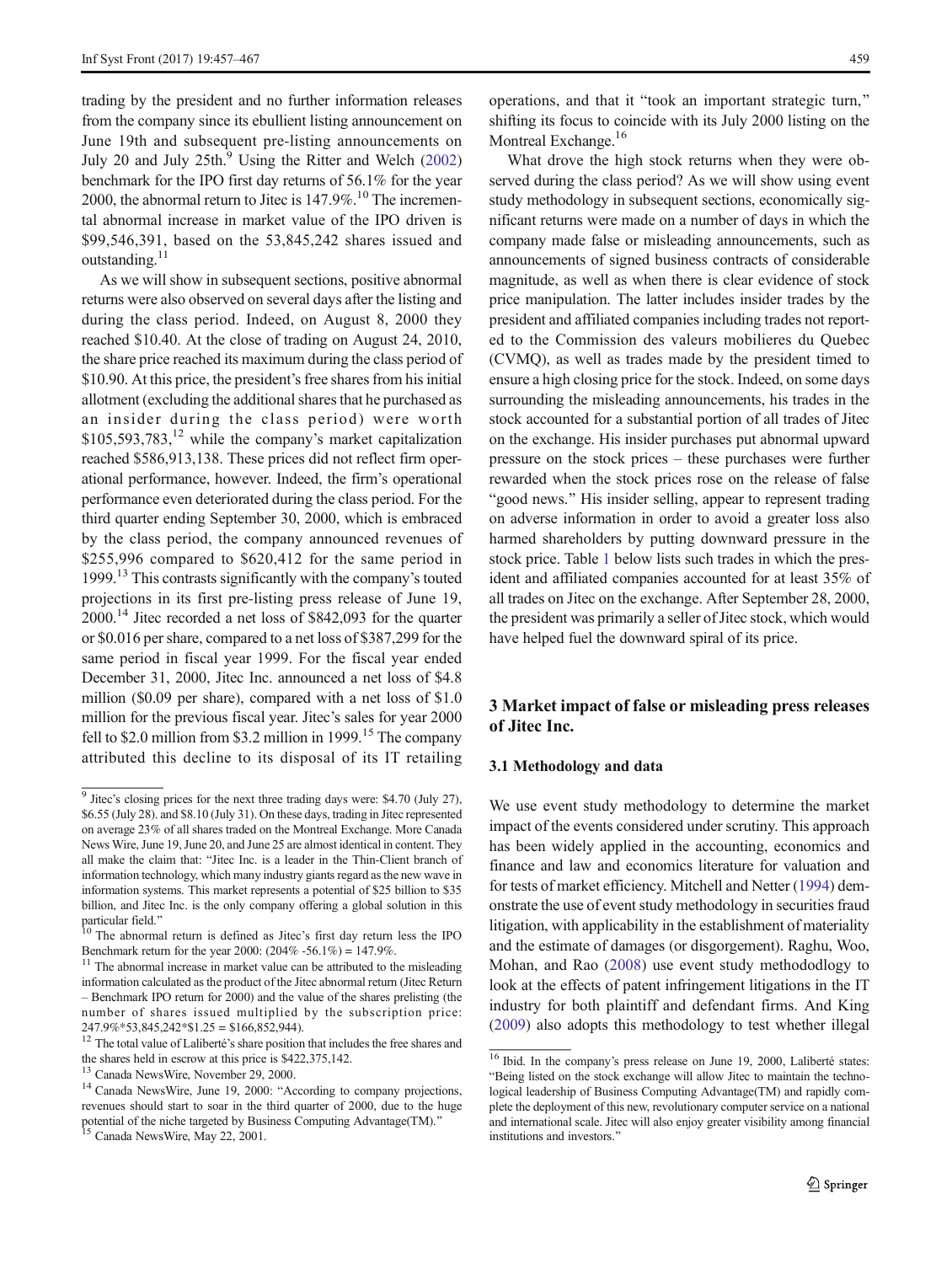<span id="page-4-0"></span>Table 1 Insider trades by the president and affiliated companies that account for at least 35% of all trades of Jitec on the Exchange

| <b>Trading Day</b> | # of trading days surrounding the<br>misleading announcements | Trades of president and<br>affiliations as % of total<br>trading volume | Types of Trading |  |
|--------------------|---------------------------------------------------------------|-------------------------------------------------------------------------|------------------|--|
| 8/15/2000          | 5 days after press release #1                                 | 46.78                                                                   | only buy         |  |
|                    | (4 days before press release #2)                              |                                                                         |                  |  |
| 8/16/2000          | 3 days before press release #2                                | 51.13                                                                   | only buy         |  |
| 9/22/2000          | 4 days after press release #3                                 | 54.32                                                                   | only buy         |  |
|                    | (4 days before press release #4)                              |                                                                         |                  |  |
| 9/25/2000          | 3 days before press release #4                                | 64.49                                                                   | only buy         |  |
| 9/28/2000          | day of press release #4                                       | 61.14                                                                   | only sell        |  |
| 10/18/2000         | day of press release #5                                       | 40.94                                                                   | only sell        |  |

insider trading can explain pre-bid price run-ups of Canadian firms that are subjects of takeovers.<sup>17</sup>

The basic model used is the excess returns to market benchmark model, where Abnormal returns for the stock i at date t AR<sub>it</sub> are calculated using the market adjusted returns:

$$
AR_{it} = R_{it} - R_{mt} \tag{1}
$$

where  $R_{it}$  is the daily return of Jitec at date t, and  $R_{mt}$  is the return on the market portfolio, or a matched benchmark portfolio return return at date t . This is a standard approach in the IPO literature, since pre-listing returns are not available for generating the parameters for the market model (see e.g. Ritter  $(2011).$  $(2011).$  $(2011).$ <sup>18</sup> Jitec's Cumulative abnormal return over the event period t1 to t2 is determined as:

$$
CAR_{i,t1-t2} = \sum_{t=t1}^{t=t2} AR_{it}
$$
 (2)

The *Excess Value*  $(EV)$  created by an event, such as a press release, or an insider trade on a specific event date q is determined as:

$$
EV_{\rm is} = AR_{\rm is} * MC_{q-1} \tag{3}
$$

where  $MC_{q-1}$  is the market capitalization one day prior to the event date. In the application here, the cumulative abnormal returns over the announcement day and the subsequent day  $(0, +1)$  are used to capture the market impact, as in King [\(2009\)](#page-11-0) to account for announcements that take place at the end of the trading day or at the close.

The press releases dates considered are: 8/8/2000 (#1), 8/21/2000 (#2), 9/18/2000 (#3), 9/28/2000(#4), 10/17/  $2000$ (#5),<sup>19</sup> and 11/1/2000 (#6).

Press Release #1: "Jitec signed a 105 M\$ transaction with Canada Payphone Corporation^ Canada NewsWire August 8, 2000. This release states "Jitec Inc. (ME:JIT) and Canada Payphone Corp. (CPC) of Burnaby B.C, partly owned by AT&T Canada, concluded an agreement for the implementation of 45,000 terminals of Jitec's Business Computing Advantage(TM) service, which will be deployed in major Canadian hotels as part of CPC's Hospitality Services agreements." In fact, as matters transpired, neither a signed agreement was put forth nor was the transaction consummated. Justice Lamontagne concluded that this press release contained false and misleading information.<sup>20</sup>

Press Release #2: "Jitec signe un contract avec Entourage Solutions Technologiques pour le déploiement canadien du service Avantage Informatique.^ Canada NewsWire, August 21, 2000. This news release refers to a signed contract that comes in the wake of the Canada Payphone contract of Press Release #2. Again, this release was ruled to contain false and misleading information.

Press Release #3: "Jitec Deploys its Service in the United States and South America^ Canada NewsWire September 18, 2000. The company claims that it has concluded "the sale of four Business Computing Advantage(TM) centres to an American telecommunications consortium for Cdn \$40 million. This transaction is the first phase of the deployment of Jitec's service in the United States and South America, which will take place over an eleven-month period. Jitec will also receive royalties for each user of the service, which will

 $17$  King [\(2009](#page-11-0)) shows a significant increase in the dollar value of net purchases disclosed by insiders (both directors and major shareholders) prior to the takeover announcement for the cases in which insiders are more likely to be informed about an upcoming bid. As he states: "This large increase undisclosed insider buying suggests that insiders do not fear prosecution and are trading in violation of insider trading regulations."<br><sup>18</sup> Brown and Warner [\(1985\)](#page-11-0) also show that the detection of significant ab-

normal returns is robust to the estimation method.

 $\frac{19}{19}$  This was an involuntary announcement in order for the firm to comply with the demand of the Exchange to provide clarification on its previous press releases. The exchange had suspended Jitec shares from trading at the open of trade on October 16th until it provided clarification on its previous press releases. Trading was not reinstated on the company's stock until October 18, 2000.

<sup>&</sup>lt;sup>20</sup> Confirmed on this issue by Mr. Justice Wagner of the Superior Court on April 28, 2009, C.S.M. C.S.M. 500–36–004807-080 and 500–36–004651- 082.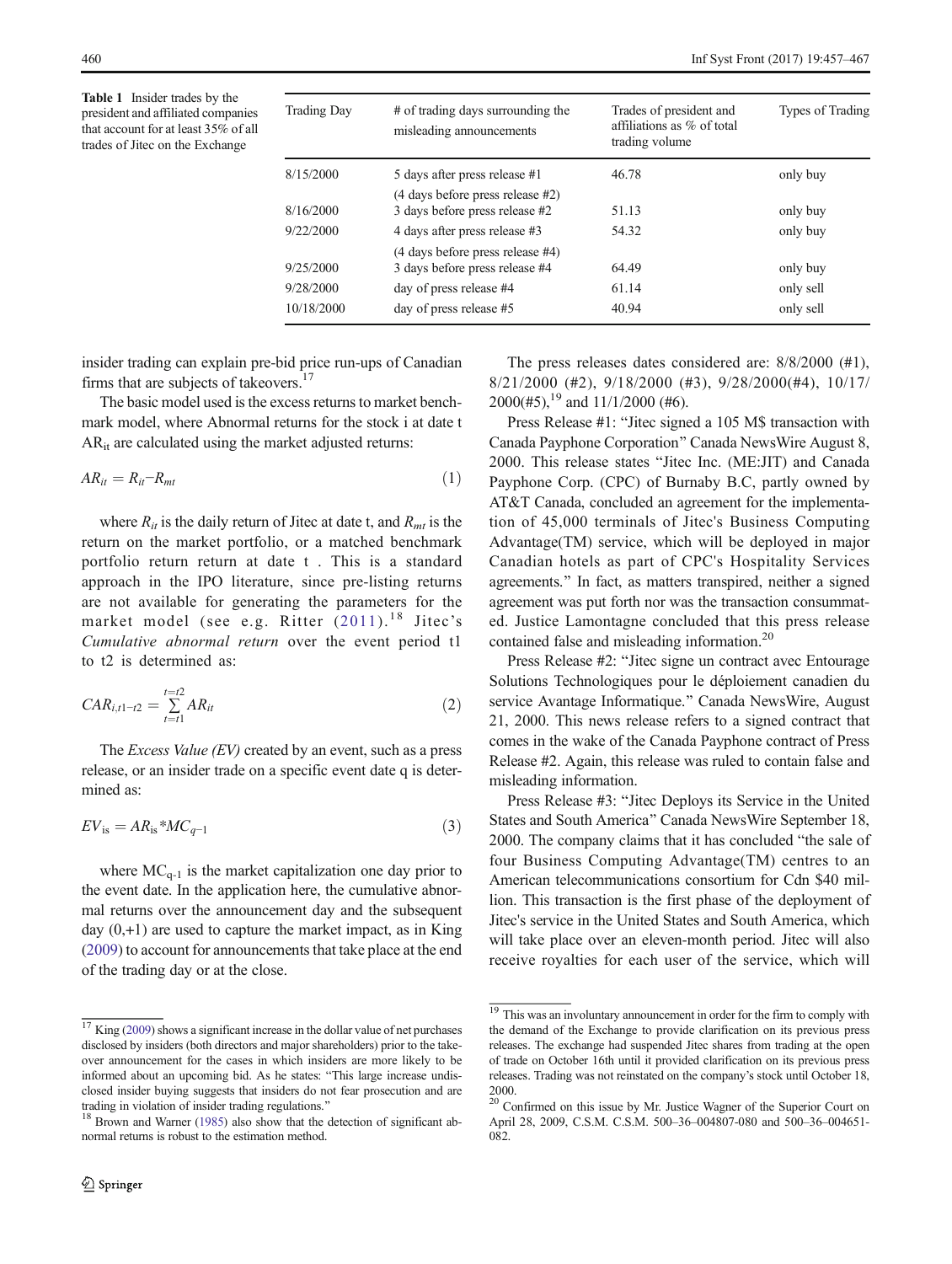translate into approximately Cdn \$34 million over the next five years..." Canada NewsWire, September 18, 2000. This announcement was also ruled to contain false and misleading information.

Press Release #4: September 28, 2000 "Jitec et le marché boursier." In this announcement, Jitec states that to its knowledge, there have been no important developments in its business activities that it has not already divulged, and there is no particular reason for the unusual behavior of the shares of Jitec over recent days. In this announcement, the president confirms the content of the previous press releases (#1 and #3). It would appear that this announcement was devised to stabilize the stock price which had fallen from about \$10 about one week earlier to \$6.25. He does not mention that on this day, the CIBC decided to sell all of its shares to cover the margin on the president's affiliated account. One could argue that if CIBC knew in advance of the date of the President's announcement which was meant to stabilize the market (which it did), this was a strategic use of the false and misleading information contained in the announcement. Given the fact of the CIBC sale of shares on this day and the market pressures that this would have induced, the market impact of the Jitec announcement per se is contaminated.<sup>21</sup>

Press Releases # 5: October 17, 2000. In this case, there were two concurrent announcements:

"At the request of the Montreal Exchange, Jitec Inc. (ME: JIT) and Canada Payphone Corporation (CDNX: CPY) today provided further details of a letter of intent signed by the parties on August 4, 2000. The letter of intent projected deployment of 45,000 Business Computing Advantage(TM) systems into the Hospitality market over a period of 2 years, which would generate revenues of \$105M.";

"At the request of the Montreal Exchange, Jitec Inc. (ME: JIT) today provided details of the agreement announced on September 18, 2000 for the sale of four Business Computing Advantage(TM) operating centres for Cdn \$40M plus royalties of a potential of Cdn \$34M over five years. It should be noted that this agreement was subject to due diligence by both parties. Since the signature of the letter of intent, due diligence has been completed by both parties, and the final agreement is scheduled to be signed on or before October 31, 2000." Canada NewsWire, October 17, 2010.

These were not voluntary announcements: Jitec's shares were halted (at the open) by the Exchange on October 16th

as exchange officials demanded that the company provide details concerning its earlier disclosures. Trading was reinstated by the exchange (at the open) on October 18th.

Press Release #6: November 1, 2000. This announcement states: "Jitec continues negotiations with U.S. consortium Canada NewsWire November 1, 2000. Jitec Inc. (ME: JIT) has announced that the letter of agreement between the company and the U.S. telecommunications consortium, announced on October 17, has not yet been finalized. Jitec will disclose all important information on this matter at the appropriate time...."

Clearly, the information content of this announcement is not favorable since it indicates that the firm missed its deadline of October 31st for the signing of the final agreement. One could argue that this announcement was involuntary, as it is an unavoidable response to another involuntary announcement. The press release announcing the listing of the company, on 6/19/2000 was not in the class period, but likely had an impact on the abnormal first day returns for Jitec, as shown in the previous section.

Bloomberg was used to obtain the data on Jitec's closing prices, current market capitalization and trading volume for the event studies and other analyses. The TSX-Canadian Financial Markets Research Center (CFMRC) equal weighted index is used as proxies for the market portfolio.<sup>22</sup>

Summary statistics of the daily closing prices, daily trading volume of Jitec and daily returns price estimated and equal weighted (CFMRC\_Equal) daily returns of the market during the period in which the stock was not suspended from trad- $ing^{23}$  $ing^{23}$  $ing^{23}$  from 7/27/2000 to 11/9/2000 follow in Table 2:

Table [2](#page-6-0) shows that using the standard deviation of returns (Std.Dev.) as a measure of risk, Jitec was between 3 and 3.55 times riskier than the MSCI0IT market benchmarks. The maximum return for Jitec over the class period was 52.7%. This return was achieved on July 28, 2000, two days subsequent to the company's initial listing on the Montreal exchange. The maximum closing price of the company attained was \$10.9. This occurred on August 24, 2001, three trading days subsequent to event day #2. As noted previously, the president's free shares from his initial allotment (excluding the additional shares that he purchased as an insider during the class period) were worth \$105,593,782.70. The total value of the president's share position that includes the free shares and the shares held in escrow at this price is \$422,375,142, and the company's market capitalization stood at \$586,913,138. It

<sup>&</sup>lt;sup>21</sup> Indeed, the considerable insider selling on this day, which represents trading on adverse information that is counter to the press release to avoid a further loss seems to have had a significant impact to counter the ostensible "no news is good news" content represented by this announcement. The effects of insider selling in Jitec are examined in section 5. An adverse reaction to this ostensible "no news is good news" announcement is also consistent with the "dog that did not bark" theory posited by Marin and Olivier ([2008](#page-11-0)), that there is more to be learned from the absence of an action (for Jitec, it should have been the issuance of a material and truthful news announcement) than from its presence.

<sup>&</sup>lt;sup>22</sup> The equal weighted index is used rather than the value weighted index as the proxy for the market portfolio, as in King ([2009](#page-11-0)). During this period, the value weighted index gives a large weight to Nortel Networks, which was near its peak (trading at over \$100 per share and representing about 1/3 of the TSX index). The results are very similar when one uses value weighted index as the proxy for the market portfolio.<br><sup>23</sup> The dates that the Montreal Exchange suspended Jitec trading were October

<sup>16</sup>th and October 17th, 2000.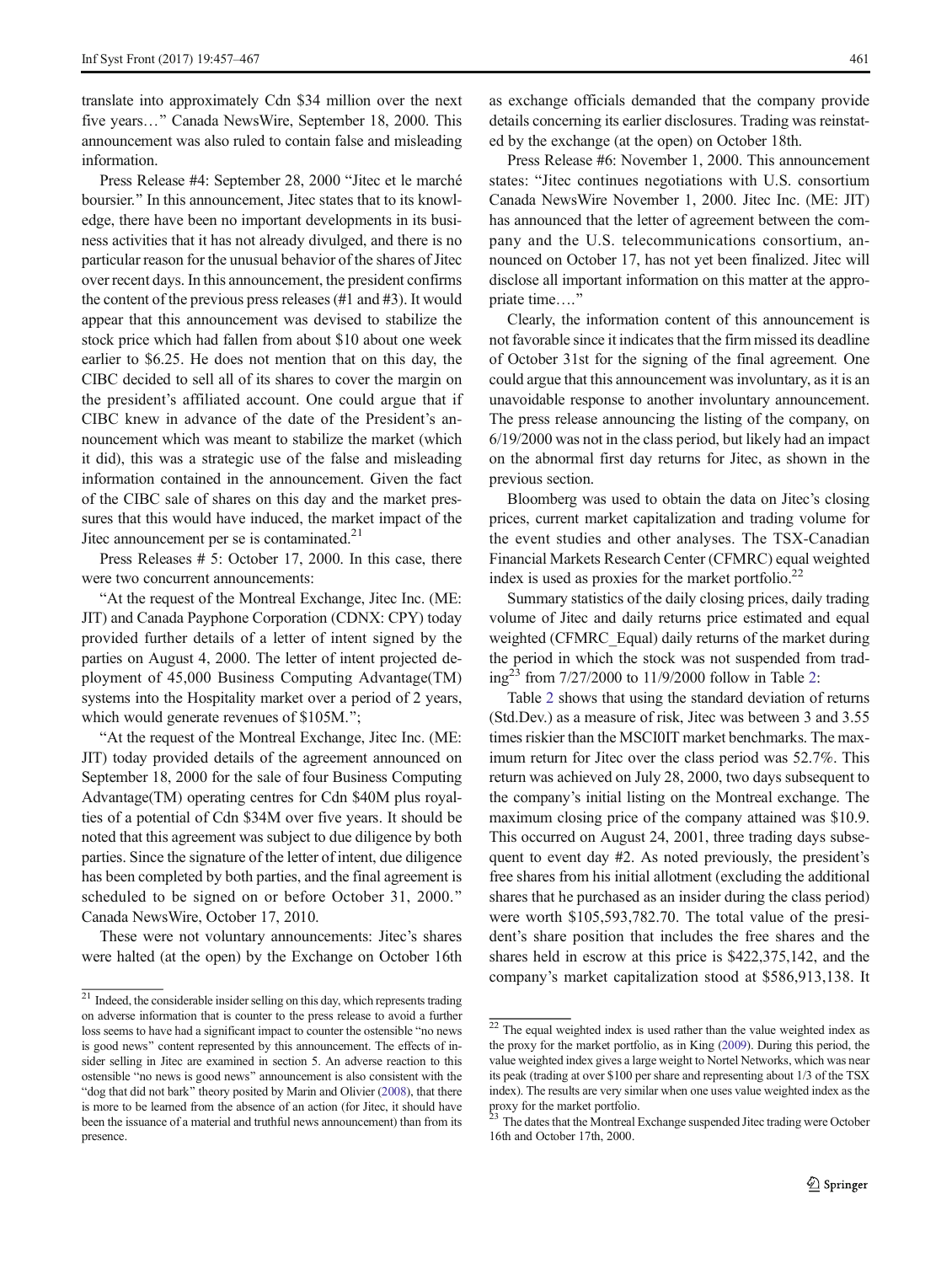<span id="page-6-0"></span>Table 2 Summary Statistics of stock price of Jitec, stock return of Jitec and return of Equal, and Value -Weighted MSCI0IT Portfolio Market Benchmark

|                     | Max       | Min      | Mean     | Median   | Std.Dev. | <b>Skewness</b> | Kurtosis |
|---------------------|-----------|----------|----------|----------|----------|-----------------|----------|
| <b>JITEC</b> Price  | 10.9      | 2        | 7.553    | 8.5      | 2.664    | $-0.789$        | $-0.683$ |
| <b>JITEC</b> Volume | 1,113,278 | 60,631   | 259,741  | 214,860  | 185,873  | 2.383           | 7.46     |
| <b>JITEC Return</b> | 0.527     | $-0.269$ | $-0.003$ | $\theta$ | 0.113    | 1.379           | 6.575    |
| <b>MSCI0IT EW</b>   | 0.090     | $-0.073$ | $-0.004$ | $-0.006$ | 0.0318   | 0.369           | 0.514    |
| MSCI0IT VW          | 0.082     | $-0.092$ | $-0.001$ | $-0.003$ | 0.0341   | 0.021           | $-0.187$ |

should be noted that the president purchased 15,000 shares of Jitec on the day of that announcement, an amount which represented 13% of Jitec's total trading volume on that day. The lowest closing price was \$2. This nadir was reached November 9th, the last day of the class period, which is the day preceding the trading ban imposed on the president by the Commission des valeurs mobilieres du Quebec (CVMQ), based on allegations of misconduct including his neglect to submit his insider reports for the transactions executed between September 13 and October 3[1](#page-7-0), 2000.<sup>24</sup> Fig. 1 shows a graph of daily Jitec stock prices vs. the S&P/TSX Composite Index (scaled) for the period from July 26, 2000 (when trading began on the exchange) to December 29, 2000. The broken vertical lines appear at the six different event dates.

It is evident from this graph that there was a run-up of the share price of Jitec prior to the first major announcement, which may be attributed to informational leakage and insider trading. For the second press release on August 21, there also was a pre-announcement run-up, but in this case there also was some continued momentum in the stock price due to the false press release and touting by the brokers. For example, on August 24th The President confirmed to Leduc to sell 72,800 shares to select Leduc clients at \$7.50 when the market price closed at its maximum of \$10.90 per share.

# 3.2 Probable impact of press releases on stock value

Panels A and B in Tables  $3^{25}$  $3^{25}$  below show the Mean Cumulative Abnormal Returns (CAR) and the Market Impact of each of the six events based on the Market model for calculating abnormal returns in the event study, using equal and value weighted MSCI0IT portfolio market benchmark, respectively. In general, the results are economically significant. They are also statistically significant at above 95% level, based on bootstrap estimation, which is performed to account for the limited sample size.

August 8th press release (event #1) The market's reaction to the false and misleading press release over the two day window consisting of the event day (August 8) and one trading later (day 0 and day +1), was economically significant. The Excess Value or Market Impact created by the press release is \$99.95 (89.54) million or \$1.86 (1.66) per share, based on the equal (value) weighted MSCI0IT market portfolio benchmark. It is remarkable that these estimates are not far from the value of \$105 million which was the purported value of the announced Canada Payphone Contract. In other words, it is evident that the market reflected the false and misleading information almost immediately, around the announcement day. Very high abnormal returns are also observed in the five trading days prior to the release of this false and misleading information, which suggests leakage of the false and misleading information. It is clear that the president personally benefited from these transactions and his personal trades could account for some of this market reaction. Indeed, he purchased shares on the announcement day as well as on days immediately before and after the announcement. On August 1, four trading days before the announcement, for example, he purchased 46,950 shares for a total cost of \$335, 520. This trade represented 14.49% of all shares of Jitec on the market. At the end of the trading day after the announcement, the gain in value of his personal portfolio of these shares is \$152,760.

August 21 press release (event  $#2$ ) This "Entourage Solutions" announcement relates to a further development

 $\frac{24 \text{ CMVO}}{24 \text{ CMVO}}$  decision 2000-C-0692. Shareholders fortunes continued to plummet on a path that led to the extinction of the company as a publicly traded entity. On November 21st, the shares of Jitec fell to \$1.38. Laliberté subsequently resigned as president CEO and director of the company and agreed to pay back \$865,000 in advances that the company's board had not approved. In addition, he agreed to pay back within six months \$1.2 million related to Jitec's previous retail stores' inventory and accounts. Laliberté subsequently defaulted on this agreement, as was reported by the company on March 15, 2001, when the directors requested a trading halt on the company shares. Trading resumed on June 14, 2001, and Jitec's shares closed that day at \$.50. Jitec's board then approved a name change for the company to Advantage Link Inc. (Ticker symbol AVK CN, CUSIP 00762P102). On October 1st, 2001 the company's listing was changed to the Canada Venture Exchange. On March 15, 2002, with the company's shares trading at \$.16 it announced that it was proceeding to sell Laliberté's block of 10,315,157 common shares. As stated by the company (CanadaNewsWire, March 18, 2002) the "proceeds of the sale will be used to acquit Mr. Benoit Laliberté's debts to the company and that to the company's knowledge, Laliberté will no longer hold any common shares in the capital stock of the company." On December 13, 2002, a Cease Trade Order was issued by the by the CVMQ due to the failure of the company to file its quarterly financial statements. On June 23, 2003, it was delisted from the Venture Exchange.

 $25$  We also use both MSCI0IT equal and value weighted portfolios and get statistically similar results.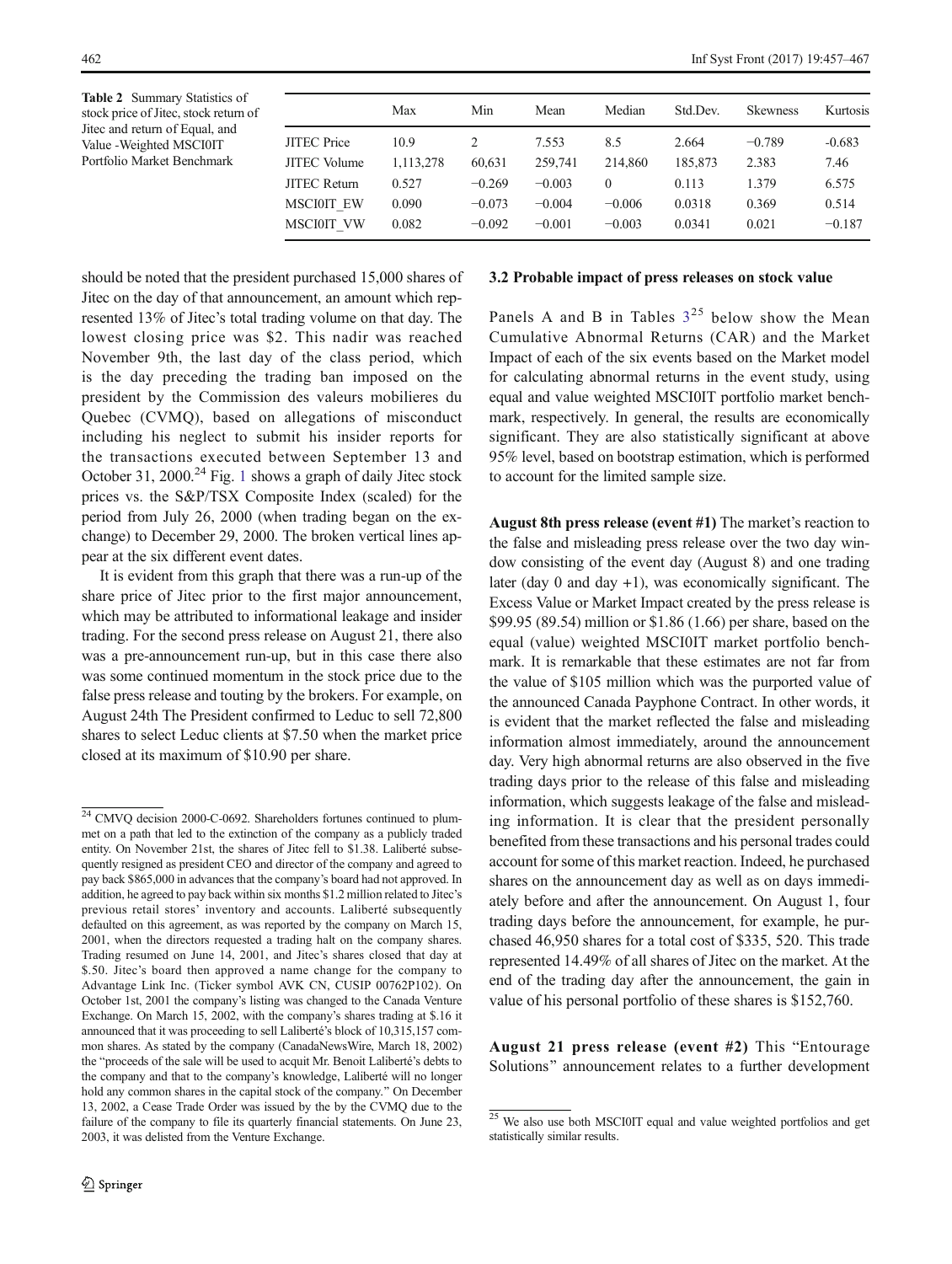<span id="page-7-0"></span>

Fig. 1 Jitec Stock (PX-JITEC) vs. The SP/TSX Index (SP\_TSXCA)

regarding the Canada Payphone announcement, but does not specify a dollar figure for the transaction. The market valued this transaction favorably, but more modestly than the previous announcement. As is shown in Table 3, the (0,+1) Market Impact (that includes the announcement day and the next trading day) is \$ 13.65 (20.73) million, or 25 (38) cents per share, using equal and value weighted MSCI0IT benchmark, respectively (Table 4).

September 18 press release (event #3) This announcement refers to the deployment of Jitec services in the US and South America. It also specifies a contract for \$40 million dollars. Using the excess return over market benchmark, for this announcement, it would be appropriate to measure the abnormal Market Impact on the announcement day (day 0): \$ 25.08 Table 4 Excess return over market abnormal return and market impact<sup>a</sup>

| estimates for insider trading by Laliberté during the CLASS PERIOD |           |           |                  |  |
|--------------------------------------------------------------------|-----------|-----------|------------------|--|
|                                                                    | Only Buy  | Only Sell | <b>Buy Close</b> |  |
| $AR(0)\%$                                                          | $4.56***$ | $-1.22**$ | $1.18**$         |  |
| Market Impact (\$MM)                                               | 8.73      | $-90.59$  | 9.43             |  |
| Usable Obs                                                         | 16        | 18        | ৲                |  |

<sup>a</sup> Market impact =[ $ARi(0)$ <sup>\*</sup>  $MCi(-1)$ ]

(28.02) million or 47 (52) cents per share, using equal and value weighted MSCI0IT benchmark, respectively. Actually, on day September 19th (day +1) the president sold/transferred 165,000 shares of Jitec stock at \$.01 per share.

September 28 press release (event #4) This announcement refers to the absence of any material reason for the recent behaviour of Jitec's share prices. It seems that if its motivation was to slow down or stem the decline in the stock prices, it failed: The Market Impact involved an estimated abnormal loss of shareholder wealth of \$73.84 million of \$1.37 per share using equal weighted MSCI0IT benchmark, results are similar when using value weighted benchmark. However, as mentioned above, this particular press release is contaminated. Indeed, the considerable insider selling on this day, which represents trading on adverse information that is counter to the press release to avoid a further loss seems to have had a significant impact to counter the ostensible "no news is good news" content represented by this announcement. Indeed the president and affiliates sale of 680,700 shares on this day for \$2.6 million represented 61% of all trades in Jitec on that day. The effects of insider selling in Jitec are examined in section 5. An adverse reaction to this ostensible "no news is good news"

Table 3 Abnormal return and market impact estimates for press release events

| Event 1                              | Event 2   | Event 3    | Event 4     | Event 5     | Event 6    |
|--------------------------------------|-----------|------------|-------------|-------------|------------|
| Panel A: Equal Weighted - MSCI0IT EW |           |            |             |             |            |
| $21.34***$                           | $3.98***$ | $4.73***$  | $-15.24***$ | $-20.29***$ | $1.79**$   |
| 0.40                                 | $-0.77$   | $-4.50***$ | $-4.02***$  | $-2.73***$  | $-7.05***$ |
| $21.75***$                           | $3.22***$ | 0.23       | $-19.26***$ | $-23.03***$ | $-5.27***$ |
| 97.69                                | 17.16     | 25.08      | $-60.31$    | $-76.49$    | 2.93       |
| 99.95                                | 13.65     | 0.72       | $-73.84$    | $-84.59$    | $-9.03$    |
| Panel B: Value Weighted - MSCI0IT VW |           |            |             |             |            |
| $17.62***$                           | $4.47***$ | $5.28***$  | $-13.26***$ | $-23.56***$ | $2.14***$  |
| $1.59**$                             | 0.32      | $-6.63***$ | $-1.54**$   | $-7.37***$  | $-7.00***$ |
| $19.21***$                           | $4.79***$ | $-1.34*$   | $-14.8***$  | $-30.93***$ | $-4.85***$ |
| 80.64                                | 19.26     | 28.02      | $-52.46$    | $-88.79$    | 3.52       |
| 89.54                                | 20.73     | $-7.84$    | $-57.66$    | $-110.62$   | $-8.35$    |
|                                      |           |            |             |             |            |

Panel A: Excess return over market abnormal return and market impact estimates for press release events for Jitec during the CLASS PERIOD, equal-weighted MSCI0IT Portfolio Market Benchmark. Here we use MSCI0IT index, excluding the index component of Nortel Networks Corp (Sedol:2,583,877) because it takes over 90% weight of the index. Panel B: excess return over market abnormal return and market impact estimates for press release events for Jitec during the CLASS PERIOD, value-weighted MSCI0IT Portfolio Market Benchmark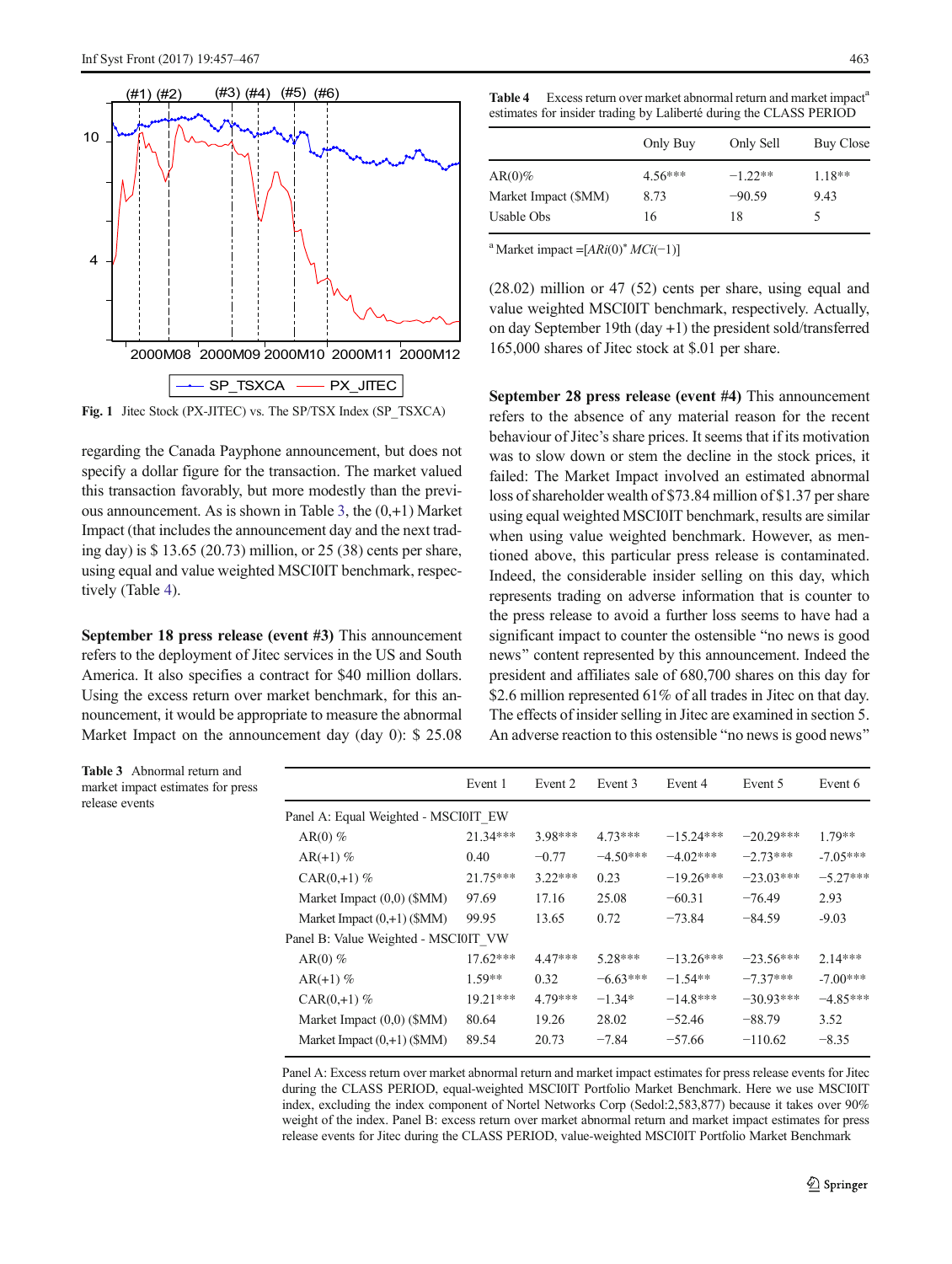<span id="page-8-0"></span>announcement that is shown here is also consistent with the "dog that did not bark" theory of Marin and Olivier [\(2008\)](#page-11-0), which postulates that there is more to be learned from the absence of an action than from the action itself. To avoid double counting, we do not consider this announcement again as a pure insider trading day event in Section 3.

October 17 press release (event #5) This press release is at the bequest of the Exchange, and in that sense it is involuntary, as a consequence of the Exchange's suspension from trading. The abnormal negative Market Impact of \$84.59 million or  $-1.57$  per share.<sup>26</sup> This is also a period of heavy insider selling by the president, which would also be expected to artificially depress prices, and to avoid double counting, we do not consider it again as a pure insider trading day event in Section 3.

November 1 press release (event #6) This press release follows as a consequence of the previous (involuntary) press release and the company's suspension from trading. Jitec announces that it has missed the deadline for an agreement on the \$40 million "consortium" sale. The abnormal market impact on this date is a loss of \$ 2.93 (3.52) million or about 5 (6) cents per share using equal (value) weighted MSCI0IT benchmark. As in the previous press release, this is also a date of insider selling by The President, which would depress share prices. To avoid double counting, we do not consider it again as a pure insider trading day event in Section 4.

In sum, the overall Market Impact across these announcements does depend on whether they are voluntary disclosures or involuntary, and whether or not they are contaminated by other events such as CIBC sale of all of the stocks in account 3733 and insider selling by The President and his affiliated companies. The estimated abnormal Excess Valuation due to False and Misleading press releases is on the order of \$114.85 (99.9) million or \$2.13 (1.86) per share, using equal (value) weighted MSCI0IT benchmark.<sup>27</sup>

#### 4 Effects of insider trades by the president and affiliated companies

The President himself transacted personally, through Jitec, or through his controlled accounts in the period surrounding news announcements. On August 2, 2000, exchange officials were disturbed by the extensive transactions conducted by the President and had explicitly warned him against transacting to facilitate "high closing." On August 2, 2000, the President bought a total of 62,500 shares and paid \$437,435 in total, at

weighted average price of \$7.00. On October 25, 2000, The President bought a total of 15,000 shares and paid \$60,000 in total, at price of \$4. On the same day, he sold a total of 16,100 shares and paid \$61,113 in total, at weighted average price at \$3.8. This is prima facie evidence of market manipulation: to create the illusion of demand, for "noise traders" and tape watchers (as opposed to information traders) who look at trading volume as a signal of good news.

In the sentencing judgment pronounced on July 31, 2008, judge holds that the president profited from the high-tech bubble in order to tout the merits of his company and to announce rich contracts. These representations are completely unrealistic, with no commercial grounding. In order to preserve his gains, he was preoccupied with monitoring the share price and abusing investor confidence. On many occasions between July and November 2000, the president traded extensively in the shares of Jitec. Several of these transactions involved amounts that represented a considerable portion of the trades on Jitec, and had a direct impact on the pricing of Jitec shares. In this section, an assessment of the market impact of these insider dealings is provided.

In the previous section, we looked at the market impact of the misleading press releases on the abnormal returns to Jitec. We note that insider trades were conducted on and around these press releases. To avoid double counting, we report in Fig. [3](#page-10-0) below the abnormal returns for insider (i.e. the president and his affiliates) buy only, sell only and buy at near close trades. For buy only days, we exclude a three day window surrounding the press releases in order to disentangle the effects of the Press Releases events. Since the insider trade dates are measured with precision, we focus on the actual insider trade dates returns (AR(0)).

The abnormal returns are computed using the excess return over market approach with the equal weighted CFMRC returns serving as the benchmark market portfolio. On the whole, the rates of return for the insider transactions are quite high, both in an economic and statistical sense. For purchases, the stock price is artificially boosted by about 4.56%, with a market impact of \$8.73 million. High close transactions are associated with a positive market impact amounting to \$9.43 million.

It is clear that the insider transactions of The President served to significantly impact on the market value of Jitec shares. Pure insider purchases artificially boosted the market value of the company by \$8.73 million. The Montreal Exchange's particular concern with The President's high close purchases, was well justified, as they had a market impact of \$9.43 million. Insider sales based on adverse information to avoid a further loss put downward pressure on the stock leading to a negative market impact of \$90.59 million. In sum, the damages to shareholders of insider trading in Jitec are substantial. Insider purchases gave rise to excessive prices paid by some shareholders over the class period, and would have

 $\frac{26}{26}$  This negative reaction is consistent with Kryzanowski's ([1978](#page-11-0)) findings of a negative reaction on reinstatement of allegedly manipulated stocks in Canada. <sup>27</sup> This combines the abnormal market impacts of Press Release 1 and Press Release 2.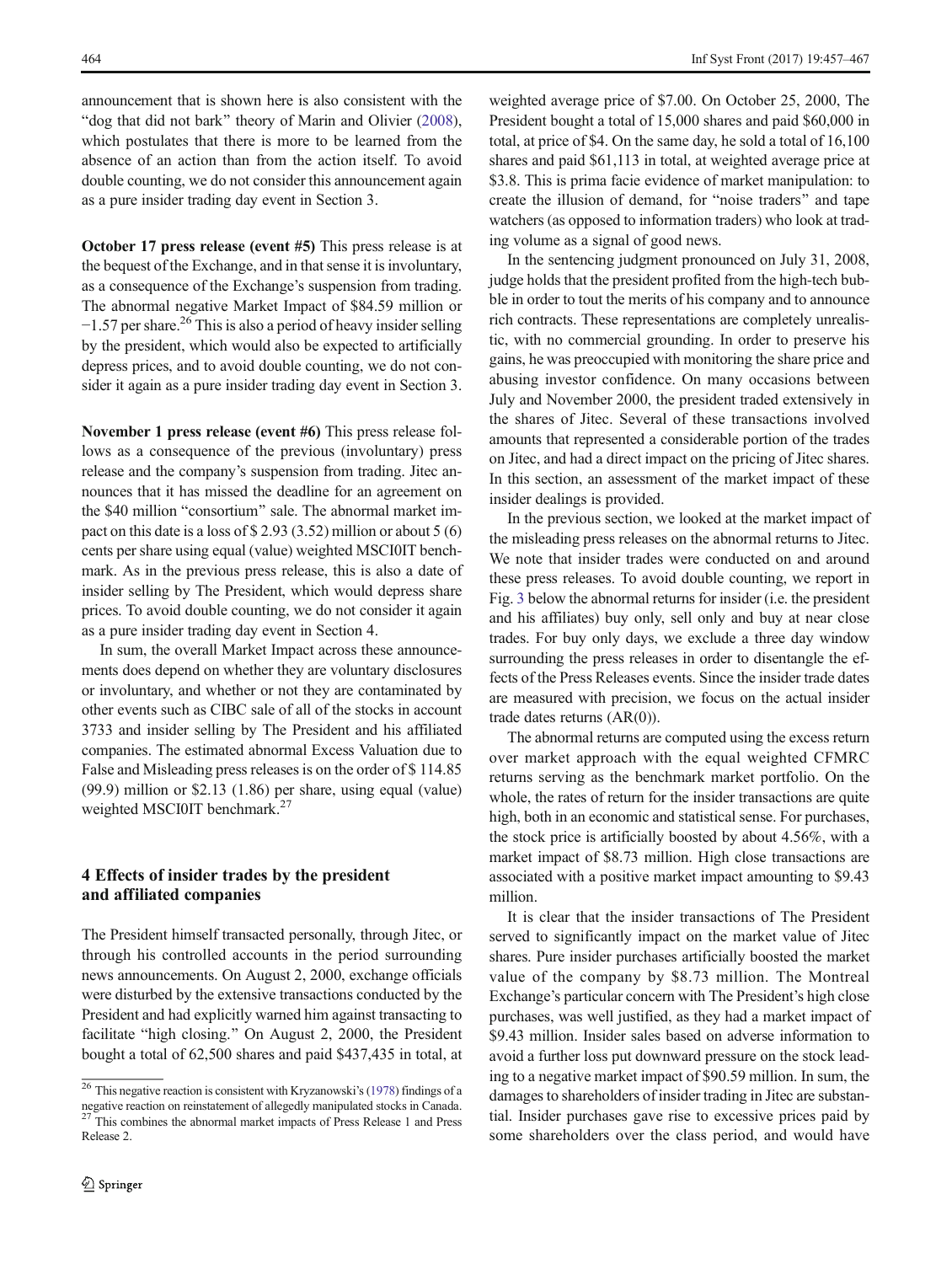<span id="page-9-0"></span>Fig. 2 Daily Adjusted Returns of the Time Weighted Portfolios of IPOs vs. Jitec during the CLASS PERIOD, 27/07/2000 to 11/9/2000



harmed existing shareholders who may have refrained from liquidating their positions on a timely basis, due to the illusory representation of the Jitec's prospects. Insider sales to avoid a further loss by The President, which accelerated during the latter part of the class period, put downward pressure on the stock leading, undercutting the positions of existing shareholders.

## 5 Estimation of likely trend of Jitec stock prices over the class period for investors if the company was a typical IPO during the period, but not subject to manipulation

This section estimates of the likely trend of Jitec stock prices over the class period under the following assumptions:

- a) the base price of the warrant under the terms of the initial private placement (1.25) is unbiased estimate of the expected market price of Jitec shares immediately prior to the opening of the market on July 26, 2000.
- b) the shares would fluctuate according to normal market trends for similar companies which were not subject to misleading and/or false press releases, touting and manipulation of stock prices through insider trades, including wash sales and matched orders during the class period.

To accomplish this task, we look at the behavior of similar "peer" IPOs that were issued during the class period as a benchmark for the performance of Jitec. In this section, the Time-weighted Portfolio (TWP) method is used in order to determine the comparable rate of returns of other firms with IPO dates during the class period. A Buy and Hold trading strategy is used to find the performance of each of the portfolios, with \$1 invested in each portfolio at the beginning of the class period. We construct three TWPs, one portfolio consisting of the entire sample of IPOs, one with only Hi-Tech firms, and the one with non Hi-Tech firms. In order to construct TWP, we use daily closing prices of all the IPOs, and invest \$1 in each firm on the first day its IPO is traded, i.e., invest \$1 to buy at the offer price these firms. The portfolios are rebalanced each day in which a new IPO is introduced in the market, so that returns are calculated reflecting the gains (or losses) relative to the underlying investments on each day. Once the portfolios are constructed, daily returns are computed which are used in cumulating of the daily wealth positions. In sum, we use the performance of other "peer" IPO's during the period as a benchmark for the performance of Jitec.

The SDC Platinum Database is used to identify all IPOs during the class period. Information of offer prices, IPO dates, and closing prices is obtained from Bloomberg. From SDC Platinum Database, there is a total 129 offerings in US market during the class period, but since a significant number of companies changed Ticker Symbol, CUSIP, and/or other identification due to acquisition, bankruptcy, default and/or other unknown reasons, we have to reconcile discrepancies. We use only ordinary, common share offerings, and finally obtain a total number of 116 IPOs during the class period. Of the 116 IPOs, 93 (23) are designated as having Hi-Tech (Non-Hi-Tech) as their primary business. The database appears to be free of survivor bias, as that it includes firms that disappeared through time, through acquisition, as well as delisting.

Figure 2 below shows the Jitec daily adjusted return<sup>28</sup> and the three TWPs during the class period, excluding IPO initial returns of Jitec and the three TWPs.

It is evident that from the initial listing of Jitec until mid-September, 2000, Jitec's performance was similar to the Hi-Tech sample of IPO's. It underperformed all comparison groups firm from mid October on. In addition, Jitec shareholders were much more exposed to negative shocks for the entire class period, and was riskier.

Figure  $3^{29}$  $3^{29}$  below shows the evolution of the various portfolios over the class period and depicts the dollar value of the Cumulative Wealth of Buy and Hold trading strategy with \$1 invested in each IPO on IPO dates within the full sample, with

 $28$  Adjusted return is the return over CFMRC equal weighted index. Results include IPO initial returns are qualitatively similar.

<sup>&</sup>lt;sup>29</sup> Results include IPO initial returns are qualitatively similar so are not reported for brevity.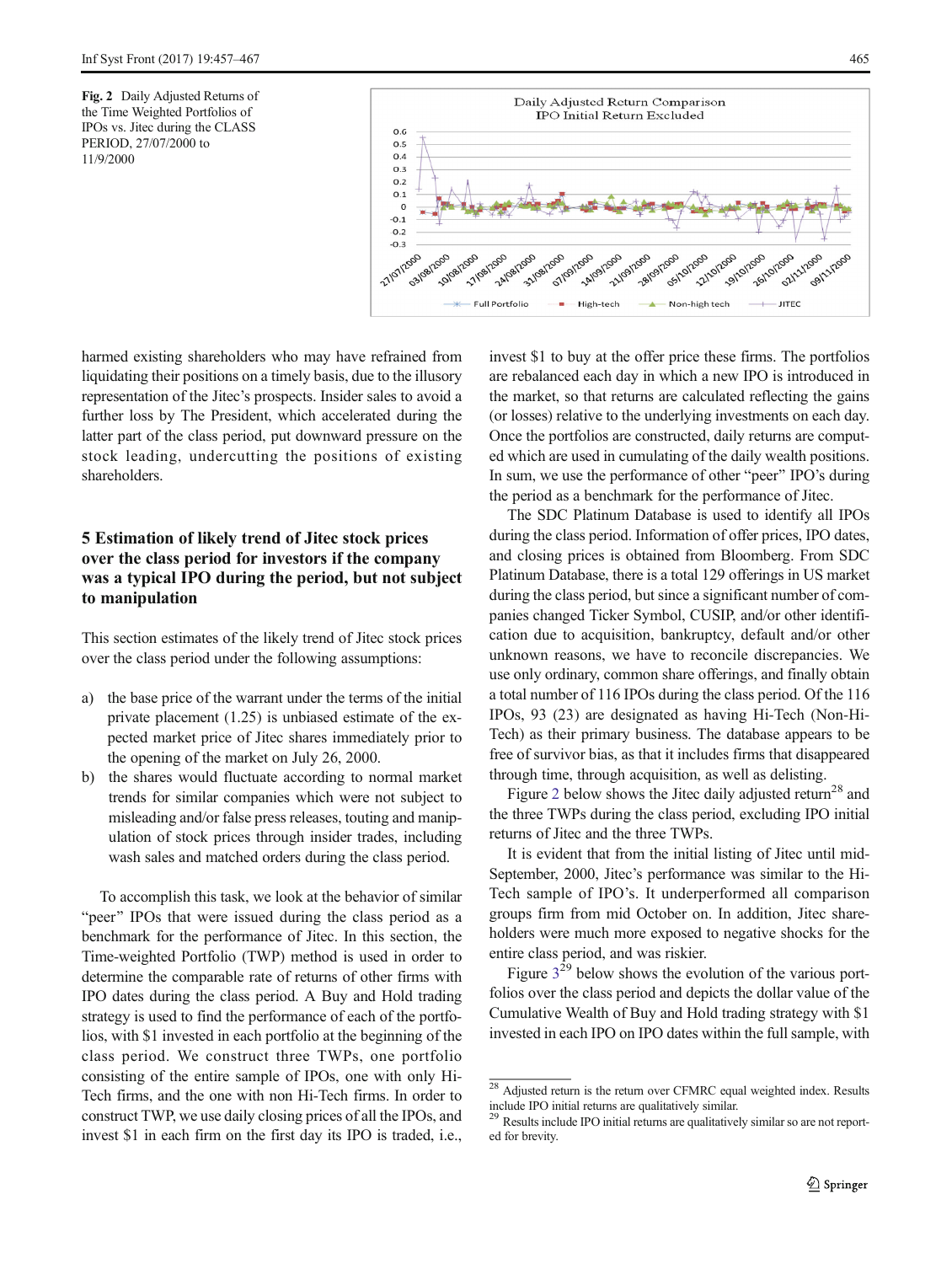<span id="page-10-0"></span>



only Hi-tech sample, and with Non Hi-Tech sample, adjusted by equal weighted CFMRC.

From Fig. 3, it is clear that Jitec investments performed very poorly over the class period, but the argument that this was the experience of other IPO's during the same period is not supported. Benchmark IPOs had their equivalent \$1000 investments increase in value to between \$1114 and \$1270 depending on the benchmark used, when IPO initial returns are excluded. If one were to use the high-tech IPO sample as the benchmark, the value at the end of the class period of the \$1000 equivalent investment would have risen to \$1114. Similarly, an investor in Jitec that would have purchased shares on August 21 at the date of the false and misleading press release (Press Release#2) pertaining to the Entourage Solutions Contact, and held Jitec shares until the end of the class period would have experienced a loss of 73.41%. Investors in the High-Tech benchmark IPO portfolio would have experienced a gain of 14.78%.

# 6 Insider benefits from off exchange transactions – Subscription price guarantees to stock promoters

Several other trading violations were identified in this complex case. One example that we illustrate here is that of the President's subscription price guarantees to two stock promoters, Bassiri and Gendron. Specifically, from court documents, on October 26, 2000, Laliberté loaned 55,910 shares to Bassiri and 55,910 shares to Gendron who were committed to return the shares on July 26, 2001. This loan was guaranteed by subscription rights at \$1.25 per share (Exhibit P-38). What this means is that Bassiri and Gnedron will have the right to use these shares (including the right to give them away or to sell them on the market) until July 26, 2001. On July 26, 2001, Bassiri and Gendron would either give back the shares or \$1.25 per share (which would mean to exercise the warrant and obtain the shares at \$1.25 per share. We evaluate this warrant as a contingent claim, using the Option Pricing Model of Black and Scholes $30$ :

The Black and Scholes price for the warrant, C is determined as  $C = SN(d_1) - Xe^{-rt}N(d_2)$ .  $d_1 = \frac{Ln(\frac{S}{X}) + (r + \frac{\sigma^2}{2})}{\sigma\sqrt{t}}$  $\frac{(\gamma + 2)^k}{\sigma \sqrt{t}}$  and  $d_2 = d_1 - \sigma \sqrt{t}$ , where S is the current stock price,  $\sigma$  is the volatility of the stock price, X is the exercise price, t is the time to maturity, and  $N(x)$  is the value of the standard cumulative normal probability evaluated at x. using the following data:

- S The current stock price on October 26: \$3.90.
- σ The daily standard deviation of returns is 11.28%, by using daily return during the CLASS PERIOD (72 observations), or 179% on an annualized basis;
- r The one year Treasury bill rate on October 26, 2000: 5.82%
- t The time to maturity is 0.75 year (nine month from Oct.26, 2000 to July 26, 2000);
- X The exercise price (subscription price) =  $$1.25$

Using these data, with the Black-Scholes option pricing formula, the warrant price is determined as \$3.0658. Hence, the value of the loan of the shares to Bassiri and Gendron with the subscription rights exercise price of \$1.25 is \$3.0658\* 55910\*2 = \$342,817.76. This is a benefit that no other shareholder received. On a per share basis, the value of this benefit to Bassiri and Gendron is .6 cents per share.

If stock price on July 26, 2001 is greater than  $$5.15$  (\$3.9 + \$1.25), Laliberté will also profit from the return of the 111,820  $(=55910*2)$  shares.

By using the warrant to secure the loan, there might be stock dilution if Laliberté exercises the warrants at maturity day, which will in turn affect earnings per

 $30$  See F. Black and M. Scholes [\(1973](#page-11-0)), "The Pricing of Options and Corporate Liabilities," Journal of Political Economy 81, (1973), pp. 637–59.